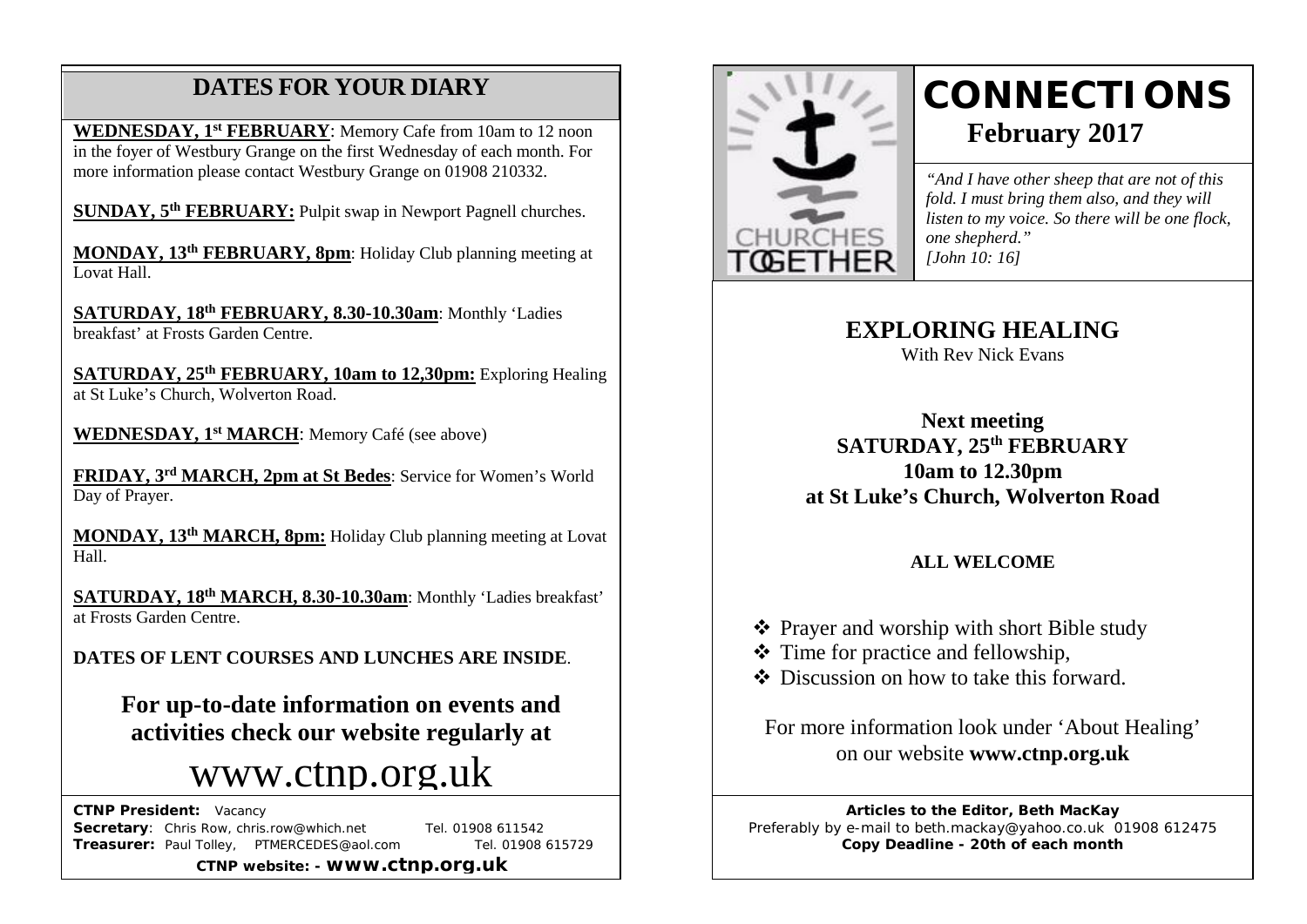## **LETTER FROM A MINISTER**

As I write this letter there is much in the news: that today is Blue Monday (the supposed most depressing day of the year), the Brexit news and associated anxieties, the fact Donald Trump is due to be inaugurated (and all that brings with it and makes us feel!), there is also news about the Northern Irish Assembly, the Tunisian shootings and the ice cracking in Antarctica.

Some people I know have chosen to stop listening to the news as it so upsets them. It seems each day that we hear of so many things that sadden, worry or concern us. What do we do in order to keep things in perspective yet also live as human beings who care for the world and for humanity and seek to tackle injustices and work for the good?

Well, we begin with where we find ourselves. We begin by being the change we want to see in the world. If we want to see peace then we seek to find and bring peace in our own lives for a start; we live love; we share hope; we bring joy; we start small and trust that the ripples move outwards. This is the good news of the Gospel brought in Christ which is for all. As we face an unsure year, we do so encouraged to be the love of God to those we meet and then watch this love grow and flourish and spread.

*Rev Jenny Mills, United Reformed Church*

#### **LENT COURSE CHURCHES TOGETHER,**

**Wednesday afternoons, 8th, 15th, 22nd, 29th March, 2.30pm – 4pm at Lovat Hall (Baptist Church) in Newport Pagnell**

**Friday evenings, 10th, 17th, 24th, 31st March, 7.30pm – 9pm at the United Reformed Church in Newport Pagnell**

The purpose of the meetings is for the various CTNP congregations to meet together during Lent, to study together and learn from one another.

### **Come to one Wednesday afternoon or Friday evening meeting each week.**

Last year these meetings were based around films, this year they will be based around works of art. Each week the topic will be different.

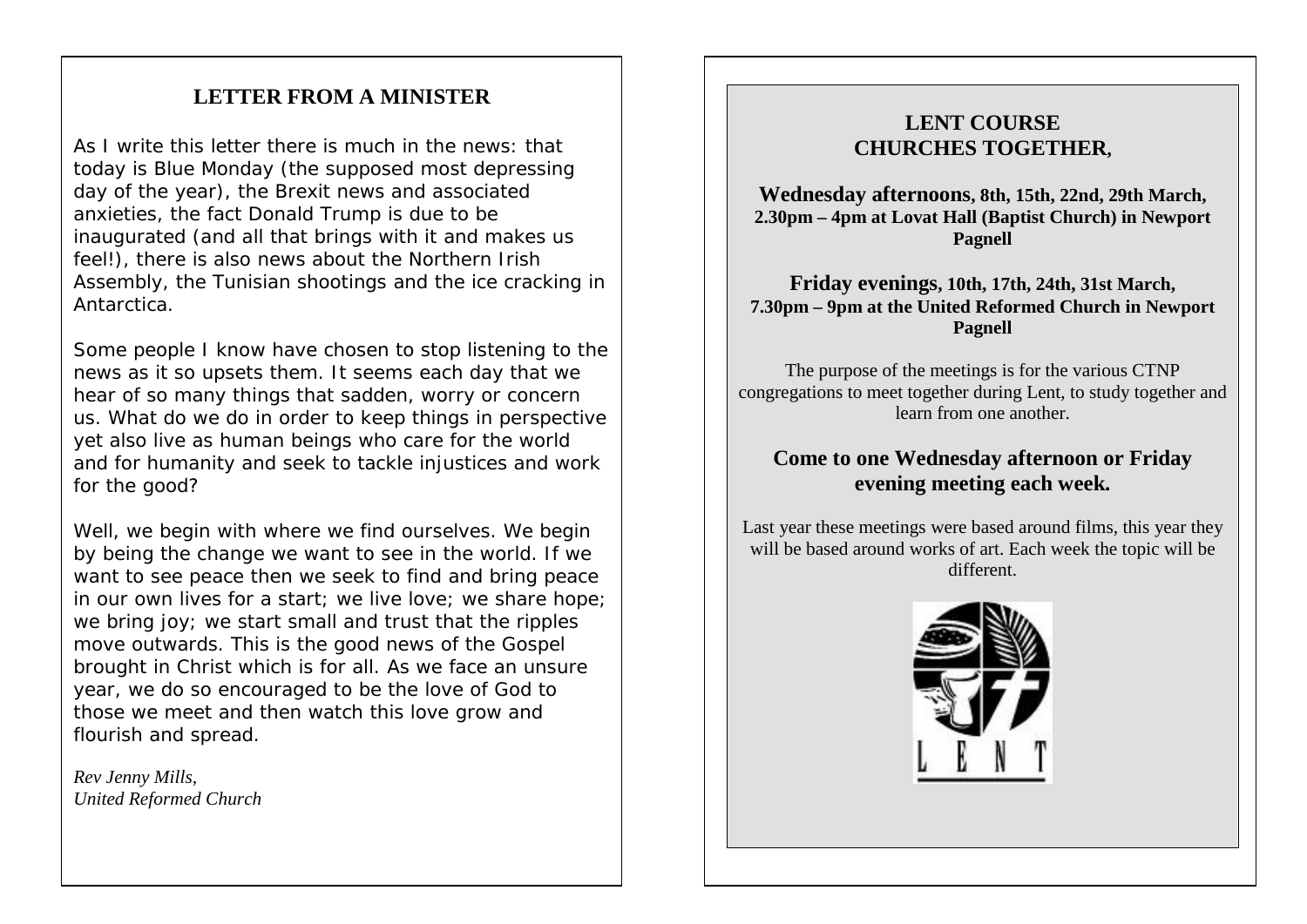# **LENT LUNCHES**

Every Friday from **3rd March to 7th April** at the United Reformed Church Hall from 12 noon to 1.15pm.

Enjoy delicious homemade soup with a variety of bread, rolls and cheeses for only £4.00. All profits go to Christian Aid.

For more information please contact Jennifer Mazzone 01908 613088



# **WEEK OF PRAYER FOR CHRISTIAN UNITY**

The Week of Prayer for Christian Unity is traditionally observed from the 18th to the 25th January – the octave of St. Peter and St. Paul. However, some areas observe it at Pentecost or some other time.

This year in Newport Pagnell the churches of the town are once again organising a preaching swap instead of having a single united service. For organisational reasons this will take place on **Sunday, 5 February**.

> *Loving God, in Christ you freed us for a life that goes beyond ourselves. Shaped and moulded by your Spirit, enable us truly to become sisters and brothers in Jesus Christ our Lord, now and forever. Amen.*

## **WOMEN'S WORLD DAY OF PRAYER**

Women's World Day of Prayer is a worldwide movement of Christian women who come together to observe a common day of prayer held on the first Friday in March each year. This year's service will take place on Friday, 3rd March at 2pm at St Bede's and has been prepared by the women of the Philippines. Everyone is welcome – not just women.